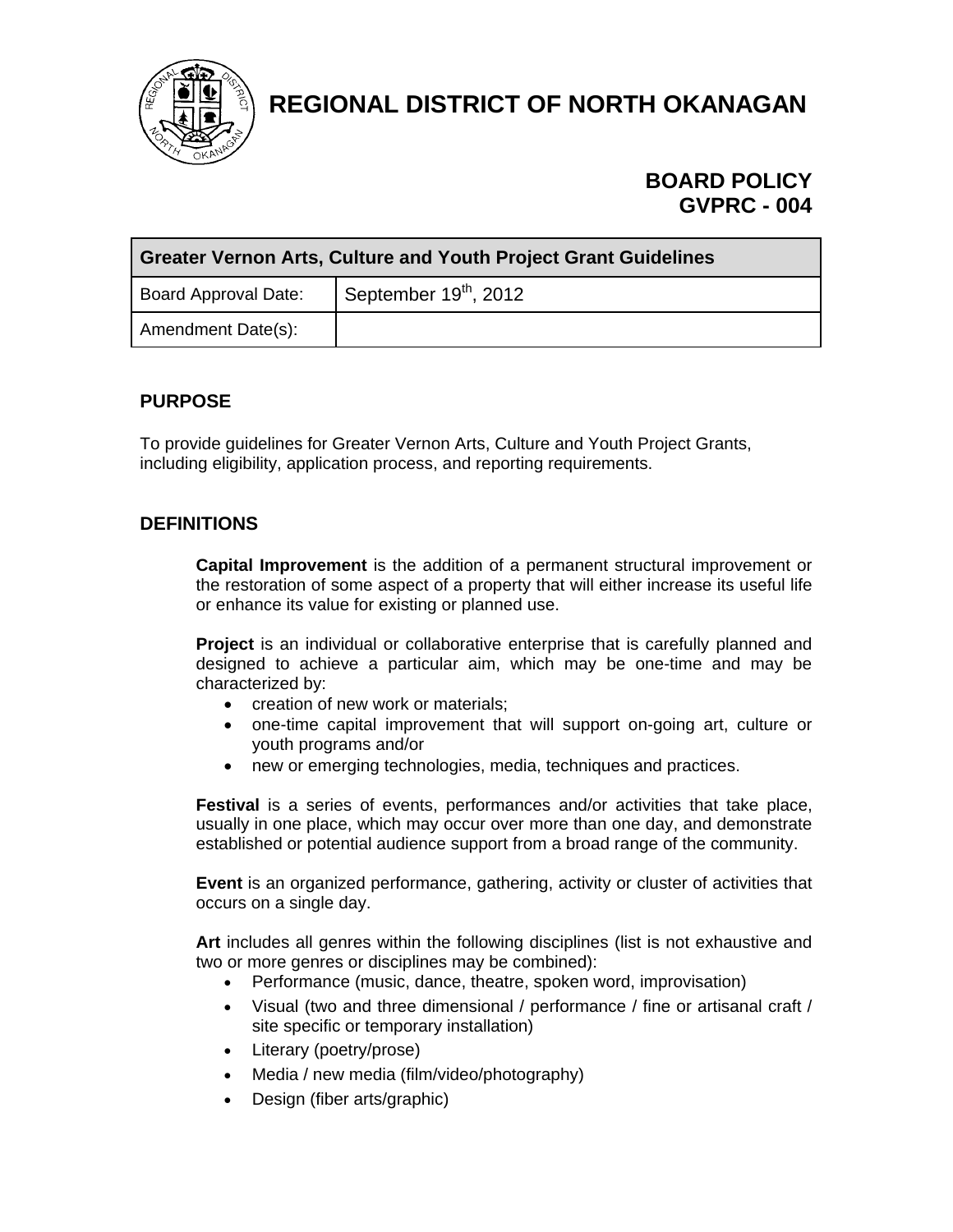**Culture** is broadly conceived to include both tangible and intangible characteristics of the following elements, with activities and expression that explore, interpret and celebrate:

- Human diversity
- Ecology and environment (as themes for artistic practice or interpretation)
- Heritage collections, archives , documentation, interpretation
- Storytelling, narratives, traditions and values, artisanal methods

**Youth Programs** are a system of services, activities or projects that focus on youth development through art, culture or recreation, which are designed to involve people who are 18 years or younger.

**Publicly Accessible** means all members of the public can access the benefits of the Service without discrimination.

# **POLICY STATEMENTS**

Greater Vernon Arts, Culture and Youth Project grants are intended to provide funding for a festival, event or project (including capital works) that feature publicly accessible arts, culture and/or youth based elements for the public benefit of Greater Vernon residents.

Preference will be given to projects that demonstrate innovation and collaboration across sectors and interests.

# **PROCEDURES**

### **1.0 Funding Allocation**

The budget for project grants will be established annually by the Board of Directors.

Funding applications will be approved by the Board of Directors based on recommendations from an adjudication process.

## **2.0 Eligibility**

In order to be eligible for Project Grants, all festivals, events and projects as defined above must:

- Be open and/or accessible to the public, and reach beyond the organization's members and artists to the broader community;
- Offer a unique experience not duplicated by other ongoing organizations and their activities;
- Be a one-time or new initiative, or if existing, demonstrate expansion and growth (e.g. a trend of increase in audience, participation and/or activity);
- Be supported by budgets which are distinct from regular operating budgets of the lead organization; and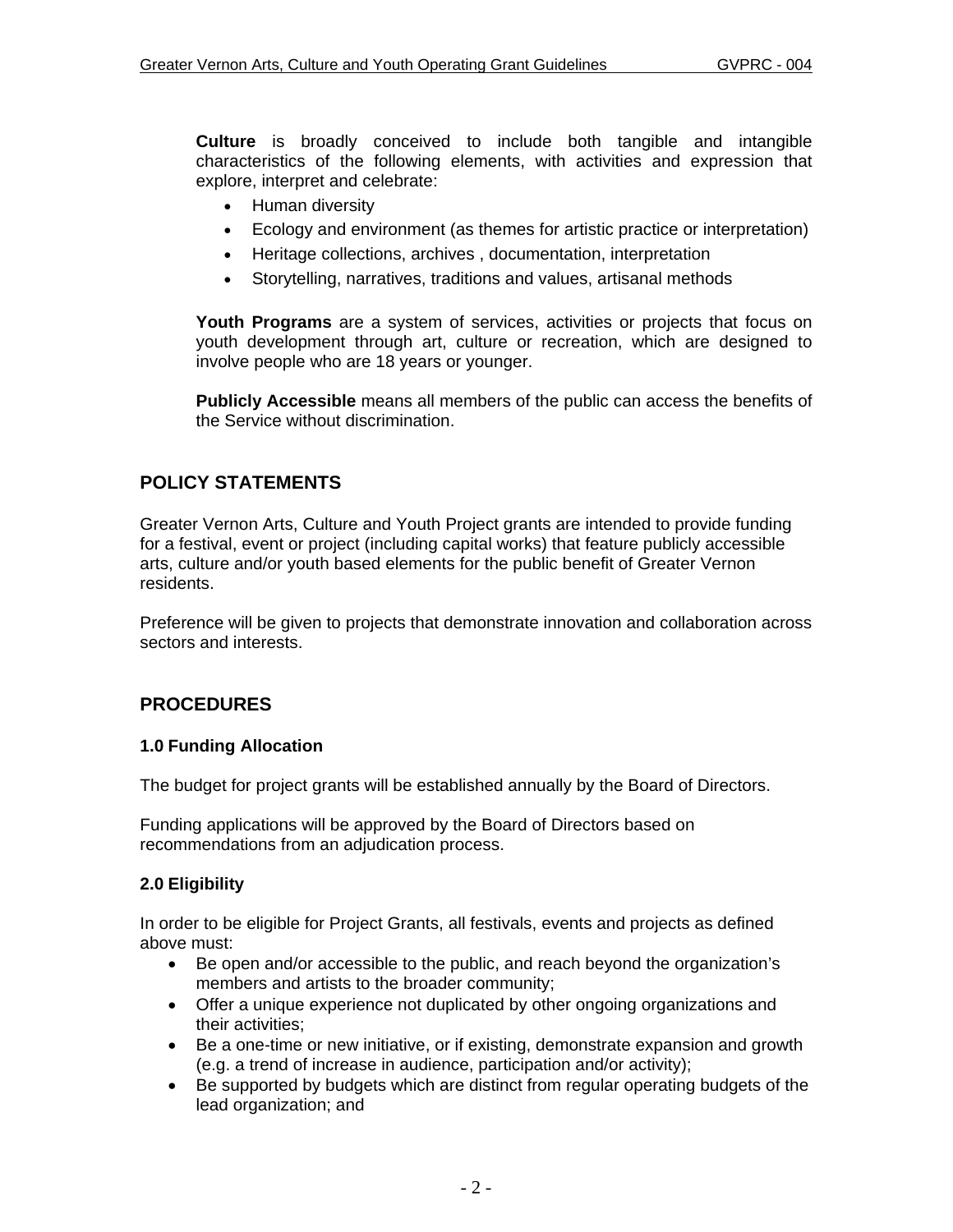- Prominently feature art, cultural and/or youth content.
- Be conducted within the budget year for the funding awarded.
- Be provided to Greater Vernon residents without exclusion to anyone by reason of religion, ethnicity, gender, age, sexual orientation, language, disability or income;

Project grants will only be awarded to organizations that meet all of the following criteria:

- Be a registered not-for-profit society that operates in Greater Vernon;
- Have an independent, active governing body composed of volunteers (i.e. Board of Directors). Voting members of the Board of Directors of a Society receiving funds from RDNO may not concurrently hold a paid staff position with the society, and may not be paid for services to the society (excluding reimbursement for expenses);
- Be in good standing with the B.C. Registrar of Societies and must have operated for at least one fiscal year prior to the application deadline;
- Be able to demonstrate financial stability, sound administration and the organizational capacity necessary to carry out the project;
- Demonstrate a proven track record of public service and excellence in programming and cultural production;
- Demonstrate strong community ties and relationships;
- Adhere to the accountability requirements set out with the approval of any discretionary grant;
- Not be any one of the following:
	- o Individual(s);
	- o Political parties and advocacy groups;
	- o Religious groups;
	- o Educational Institutions;
	- o Third parties raising funds solely for charity or their own purposes.

An organization's operating costs, including lease payments, staffing costs or other operating expenses, will not be eligible for funding within a Project Grant.

## **3.0 Application and Reporting Requirements**

Organizations must complete the application form, included as Schedule "A" and forming part of this policy.

The application deadline for submission will be September  $30<sup>th</sup>$  of the year prior to the year that the funding is requested for.

Eligible organizations will have the opportunity to apply for project funds annually, using the application and reporting form attached and forming part of this policy.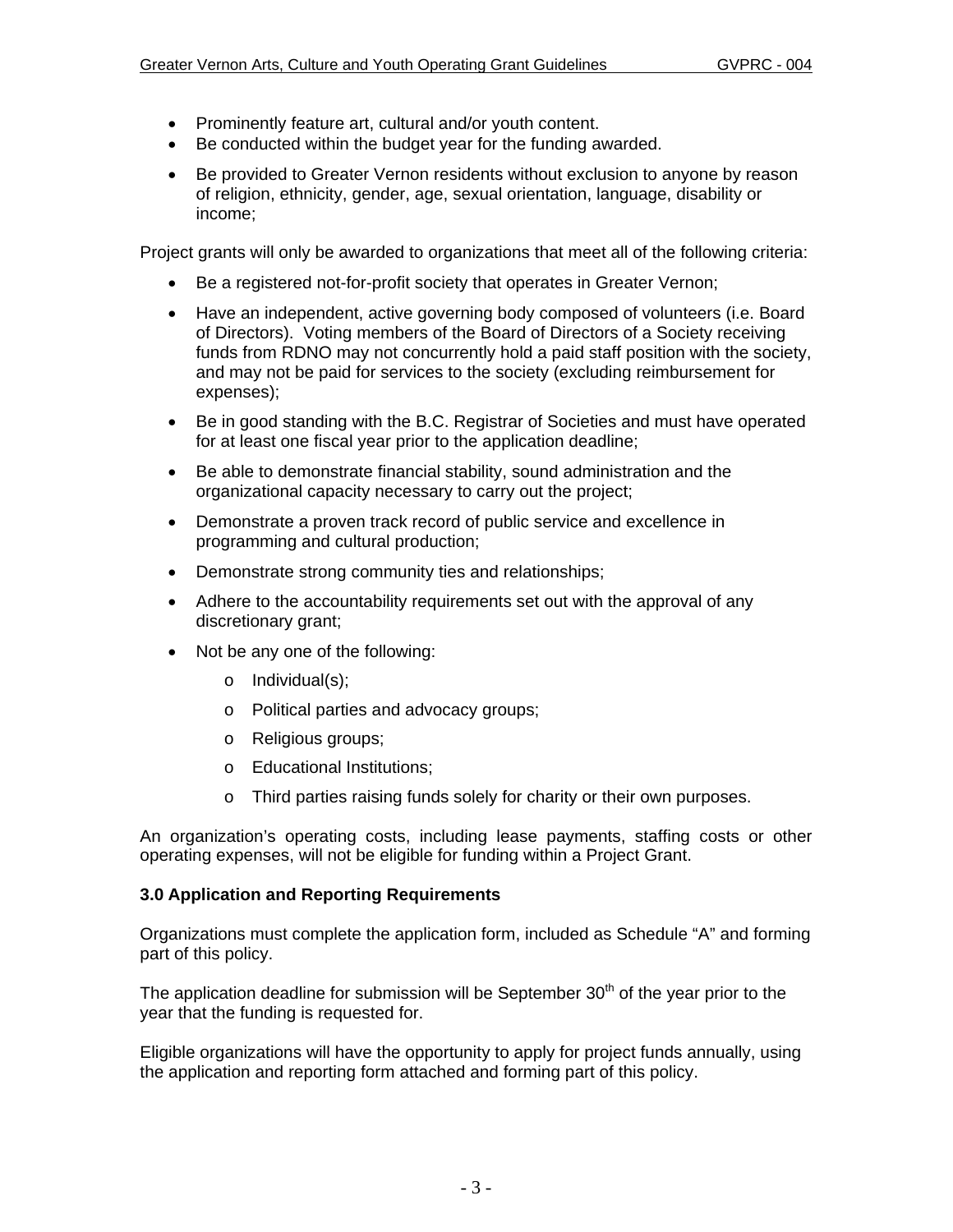Specific projects can only receive project funding for two consecutive years, and must demonstrate potential for growth to be eligible for a second year.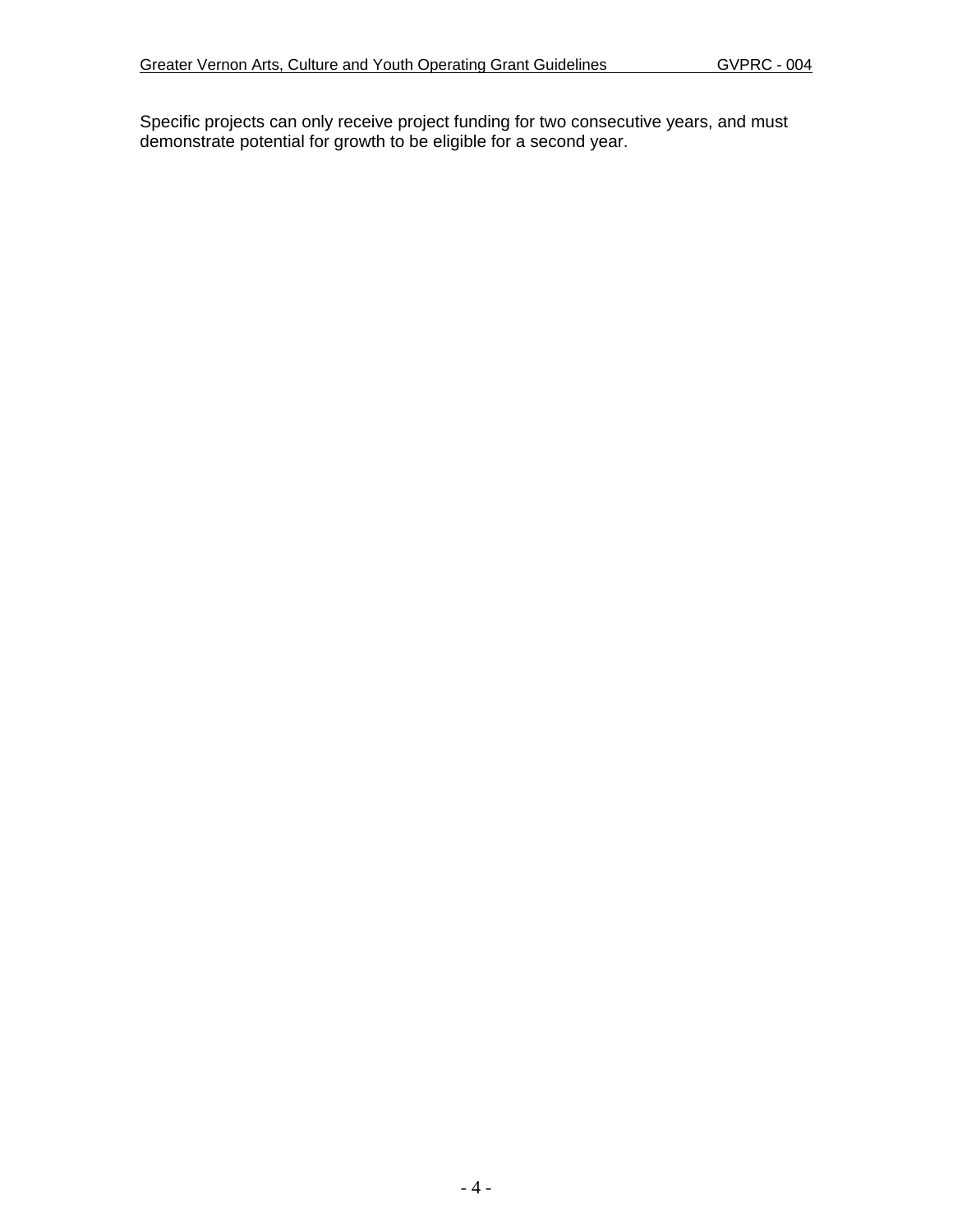

 $O_{\!\!k_{\!\scriptscriptstyle L}}$ 

Project Grants Regional District of North Okanagan 9848 Aberdeen Road Coldstream, BC V1B 2K9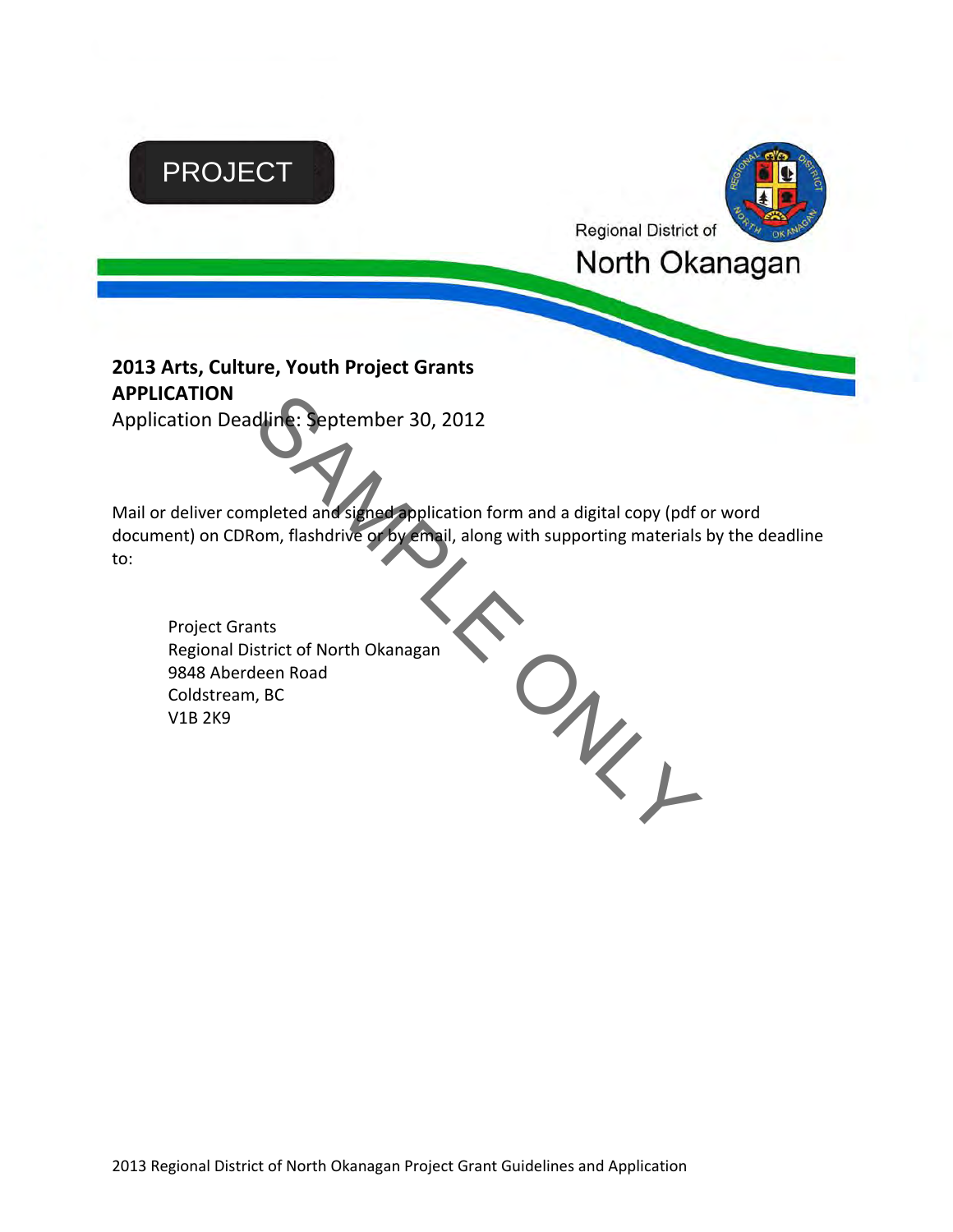# **2012 Arts, Culture and/or Youth Project Grants**

The Regional District of North Okanagan allocates annual grant funding to community organizations which intend to provide a festival, event or project featuring arts, culture and/or youth based elements for the benefit of Greater Vernon residents.

Eligible organizations need not be from the arts, culture or youth sector. Innovation and collaboration across sectors and interests is encouraged.

Project Grant funds may be requested for up to 50% of the total cost of a project. Although there is no formal funding cap, an effort will be made to award funding to a number of projects from the predetermined funding allocation.

Please review the eligible uses for funding within this package for further information. This support acknowledges that:

- New initiatives often need 'seed money' to get started and ongoing support to become established;
- Community events build social connectedness and engagement;
- Successful events and projects which include creative, cultural or youth content can be initiated by individual or collaborative groups whose primary mandates may be unrelated to arts, culture and youth; and eligible uses for funding within this package for further information and the subset of term and the solet of term and one of term and one of term and projects which include creative, cultural or youttindividual or collabo
- The work of community organizations and the availability of arts, culture and youth activities, contributes to Greater Vernon's quality of life, identity and economy.

Note that these grants have a project focus. An organization's operating costs are **not** eligible.

For more details on eligible costs for project grant funding visit the RDNO website at www.rdno.ca/communitygrants.

# **PROJECT GRANT DEADLINE: September 30, 2012**

*Note re: deadline – Funding is intended to support operating expenses during the calendar year beginning January 1, 2013.*

For more information, contact:

Regional District of North Okanagan Community Development Coordinator tannis.nelson@rdno.ca / 250‐550‐3689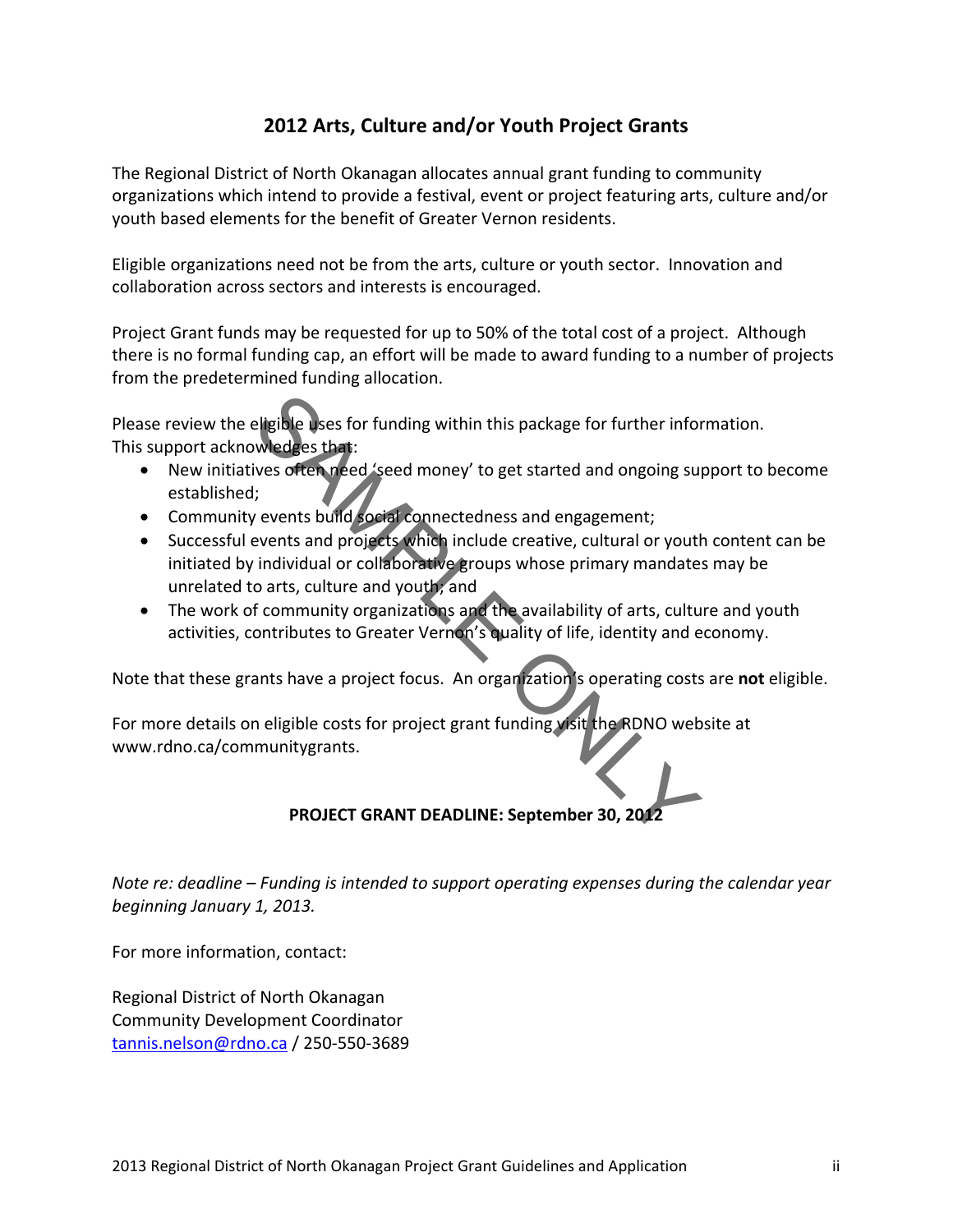### **2013 Regional District of North Okanagan Project Grant Application**

#### **Submission Deadline: September 30, 2012**

Mail or deliver completed and signed application form and a digital copy (pdf or word document) on CDRom, flashdrive or by email, along with supporting materials by the deadline to:

Project Grants Regional District of North Okanagan 9848 Aberdeen Road Coldstream, BC V1B 2K9

#### **Declaration**

| <b>V1B 2K9</b>                                                                       |                                                                                                                                                                                                                                                                                                                                                                                                                            |
|--------------------------------------------------------------------------------------|----------------------------------------------------------------------------------------------------------------------------------------------------------------------------------------------------------------------------------------------------------------------------------------------------------------------------------------------------------------------------------------------------------------------------|
| Declaration                                                                          |                                                                                                                                                                                                                                                                                                                                                                                                                            |
| Note: This declaration is to be signed by two signing officers of your organization. |                                                                                                                                                                                                                                                                                                                                                                                                                            |
|                                                                                      | I certify to the best of my knowledge that the information provided in this application is accurate,<br>complete and endorsed by the group I represent. Information about an applicant's operations is<br>collected for the purpose of adjudicating the application and for administrative purposes. It is collected<br>under the authority of the Local Government Act, Community Charter, and the Freedom of Information |
| and Protection of Privacy Act.                                                       |                                                                                                                                                                                                                                                                                                                                                                                                                            |
| <b>Organization Name:</b>                                                            |                                                                                                                                                                                                                                                                                                                                                                                                                            |
|                                                                                      |                                                                                                                                                                                                                                                                                                                                                                                                                            |
| Signature                                                                            | <b>Title</b>                                                                                                                                                                                                                                                                                                                                                                                                               |
| Name (please print)                                                                  | Date                                                                                                                                                                                                                                                                                                                                                                                                                       |
|                                                                                      |                                                                                                                                                                                                                                                                                                                                                                                                                            |
| Signature                                                                            | Title                                                                                                                                                                                                                                                                                                                                                                                                                      |
| Name (please print)                                                                  | Date                                                                                                                                                                                                                                                                                                                                                                                                                       |

| For RDNO Staff Use Only |          |         |              |             |              |         |                     |
|-------------------------|----------|---------|--------------|-------------|--------------|---------|---------------------|
| Date/Time               | Complete | Sent to | Adiudication | Recommended | Notification | Payment | <b>Final Report</b> |
| Rec'd                   |          | CFO     | Complete     | Amount      | Letter Sent  | Made    | Rec'd               |
|                         |          |         |              |             |              |         |                     |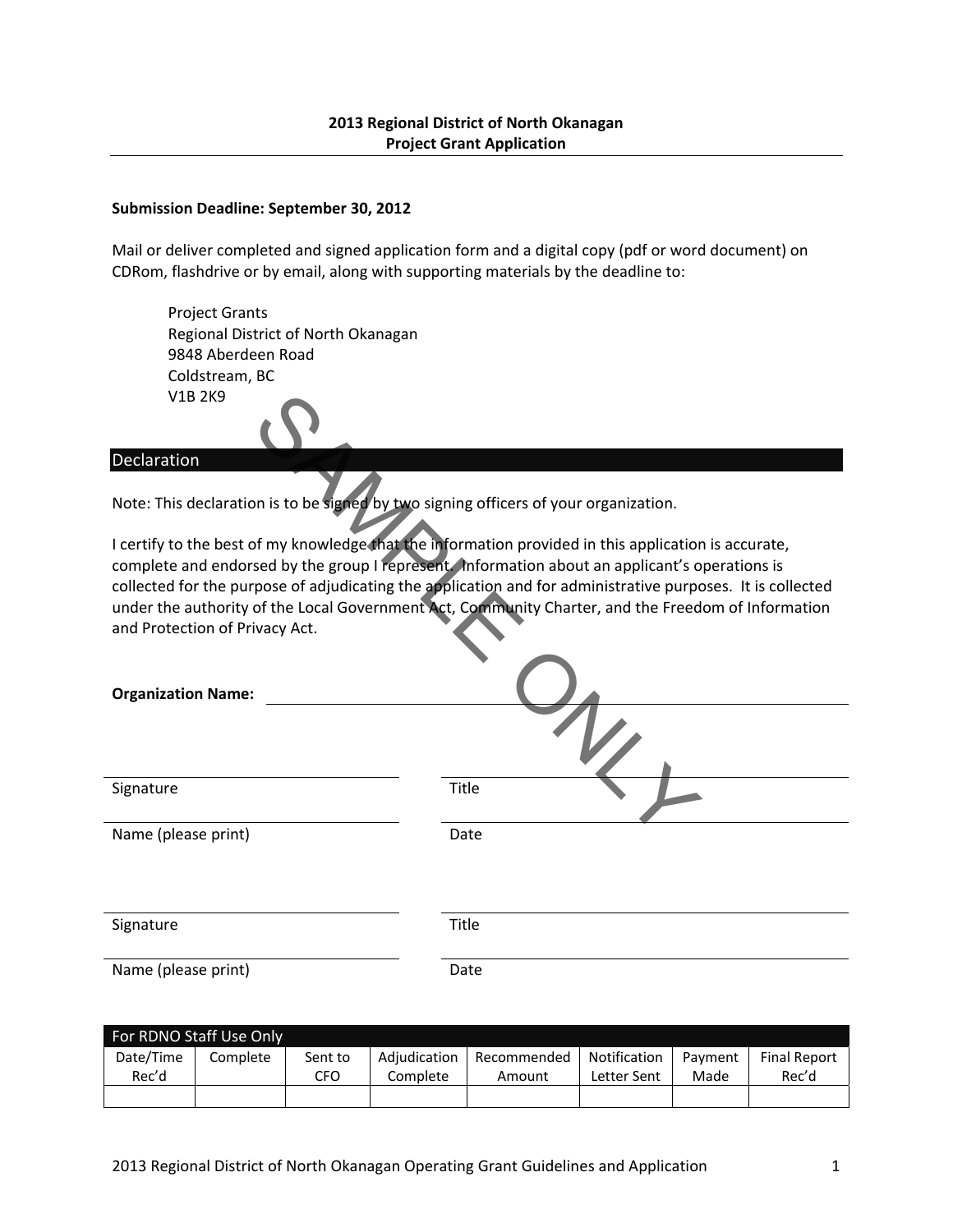Applicant Information

| <b>Organization Name:</b>                        |                                                                                                                                   |                                                                                                        |
|--------------------------------------------------|-----------------------------------------------------------------------------------------------------------------------------------|--------------------------------------------------------------------------------------------------------|
| Address:                                         |                                                                                                                                   |                                                                                                        |
| Phone:                                           |                                                                                                                                   | Fax:                                                                                                   |
| Website:                                         |                                                                                                                                   | Email:                                                                                                 |
| Registered Non-Profit Society (in good standing) |                                                                                                                                   | Society No.:                                                                                           |
| $\Box$ Yes<br>$\Box$ No                          |                                                                                                                                   | Date of Incorporation:                                                                                 |
| <b>Contact Name:</b>                             |                                                                                                                                   | Title:                                                                                                 |
| Phone:                                           |                                                                                                                                   | Email:                                                                                                 |
| Alternate Contact Name:                          |                                                                                                                                   | Title:                                                                                                 |
| Phone:                                           |                                                                                                                                   | Email:                                                                                                 |
| $\Box$ Yes<br><b>Grant Request</b>               | Are you applying for a RDNO Project Grant in addition to an Operating Grant?<br>$\Box$ No<br>Total 2013 Project Grant Request: \$ | Percentage of Total Project Budget:____<br>%                                                           |
|                                                  |                                                                                                                                   |                                                                                                        |
|                                                  | No GVPRC-004 - Greater Vernon Arts, Culture and Youth Project Grant)                                                              | Please indicate what you are applying to use the grant monies for (refer to definitions to RDNO Policy |
| $\Box$ Festival                                  | $\Box$ Event                                                                                                                      | $\square$ Project                                                                                      |
|                                                  | Please indicate the focus of your project (can select more than one):                                                             |                                                                                                        |
| $\Box$ Arts                                      | $\Box$ Culture                                                                                                                    | $\Box$ Youth                                                                                           |
|                                                  | Special Event Permit Application and reviewed all requirements?                                                                   | If your project, event or festival is to be held within Greater Vernon Parks, have you reviewed the    |
| $\square$ Yes                                    | $\Box$ No                                                                                                                         | $\Box$ Not Applicable                                                                                  |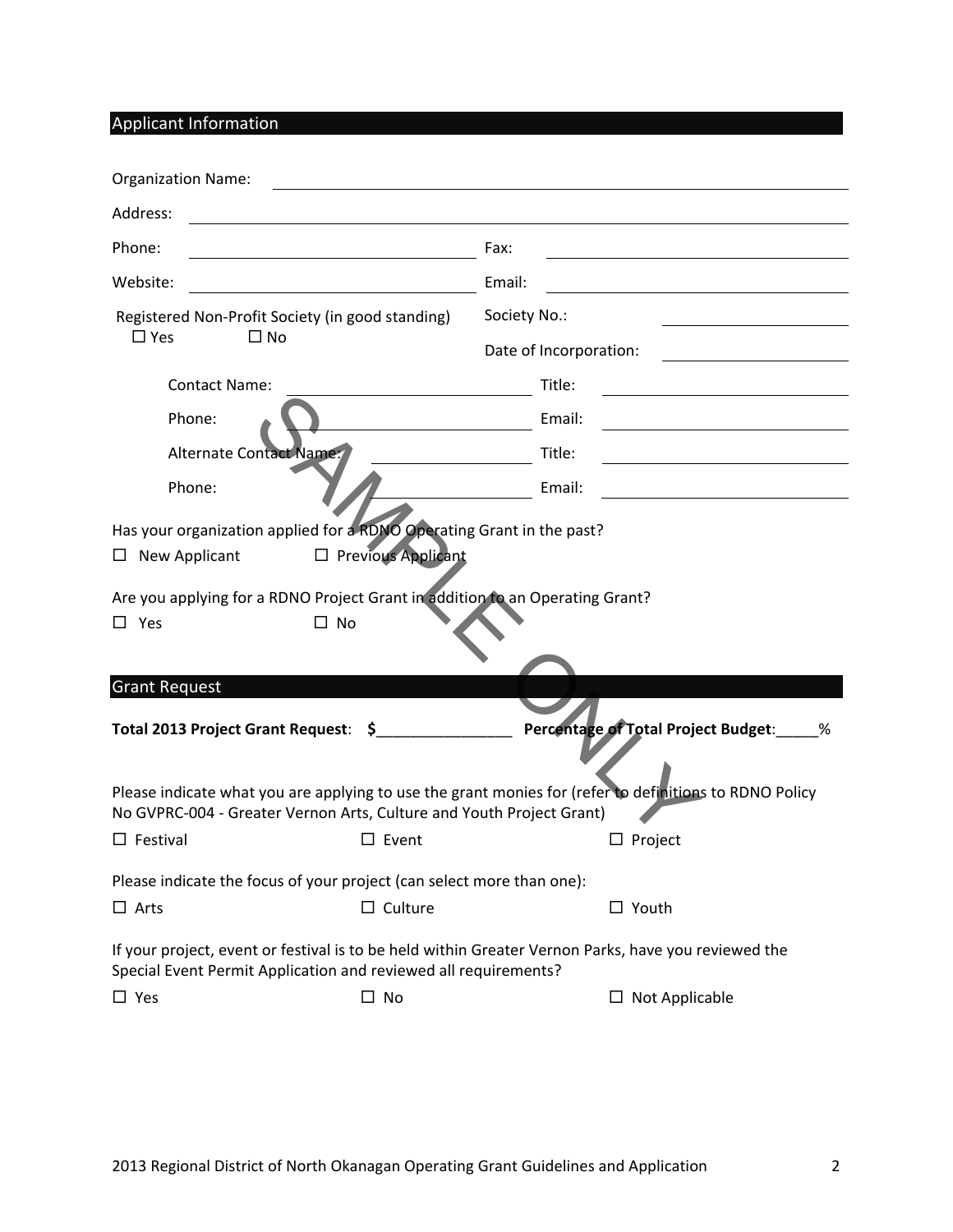### Event/Festival/Project Description

- 1. Project/Event/Festival Name:
- 2. Proposed Date and Time:
- 3. Proposed Location:
- 4. Describe your initiative. What is the purpose or objective?
- 5. What makes it unique and innovative?
- 6. What is the primary target audience and what level of attendance/participation do you expect? How do you plan to reach your target market? Attach a list of marketing strategies (For example: If you plan to attract tourists, what marketing strategies will you use to reach them?)
- 7. Describe how this initiative complements other existing events and activities in the community. (Festivals, events and projects may compliment each other by linking with one another, building on and/or leveraging off of one another).
- 8. Describe how this initiative makes arts/culture/youth more accessible to the community. Does it provide access to those who may not otherwise have the opportunity to engage in arts, culture or youth activities? Is it welcoming and inclusive? Is initiative complements other existing events and activities in it<br>s and projects may compliment each other by linking with one an<br>is initiative makes arts/culture/youth more accessible to the complements<br>is initiative m
- 9. Attach a planning timeline for your initiative, and any supporting material such as promotional material
- 10. Is this a new project or expansion of an existing initiative?
- 11. If this is an existing initiative:
	- a. How many years has it been going?
	- b. What changes are you proposing to make to the initiative this year? What went well that you are going to ensure stays the same?
	- c. Describe how the initiative is growing. Has attendance, audience participation or activity increased? Is there increased interest from other partners, organizations, artists, and/or sponsors?
	- d. Describe how the grant will enable the expansion or improvement of the initiative. (Will it enable a new feature to be added, expansion in the duration or size of the event/project/festival, expansion in the reach to the community?)

#### Key Personnel and Partners

- 12. Who are the members of the planning committee? Please describe each committee member's role and their background and experience as it relates to the project and their connection to the community.
- 13. Has your organization and/or members of the planning committee successfully developed a project of similar magnitude to the one proposed? Please describe the experience.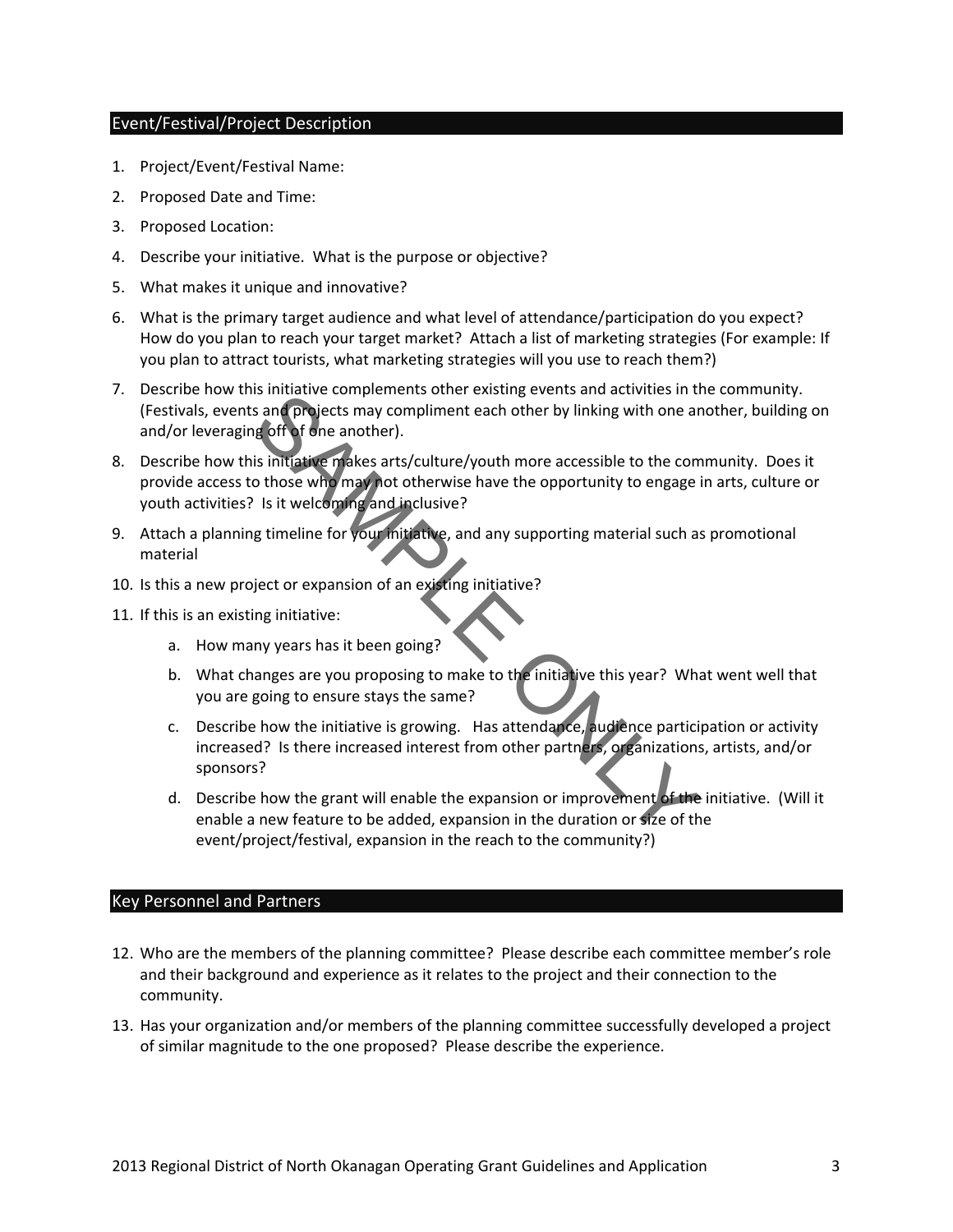14. Please describe any partnerships or collaborations involved in creating and producing the initiative. Please provide contact information for each partner and attach letters of support.

| Partner Organization:                                                                                                   | <b>Contact Name:</b> | Phone: |
|-------------------------------------------------------------------------------------------------------------------------|----------------------|--------|
| Describe the role of this partner:                                                                                      |                      |        |
| Partner Organization:                                                                                                   | <b>Contact Name:</b> | Phone: |
| Describe the role of this partner:                                                                                      |                      |        |
| Partner Organization:                                                                                                   | <b>Contact Name:</b> | Phone: |
| Describe the role of this partner:                                                                                      |                      |        |
| 15. Outline the number of volunteers needed to run the initiative and what their roles and<br>responsibilities will be. |                      |        |
| 16. Describe any training that you will provide to the volunteers.                                                      |                      |        |

## Planning and Financial Information

- 17. How will the grant money be spent in your project? Please be specific.
- 18. What other sources of project funding are you currently pursuing? Identify any groups, agencies, or businesses that you have approached as donors or sponsors for this initiative.
- 19. Please outline how this initiative will be continued in future years. (recipients of Project Grants may be able to re-apply for funding for the same initiative, if there is evidence of a growth trend, for two years. The initiative will not be eligible for a third year.)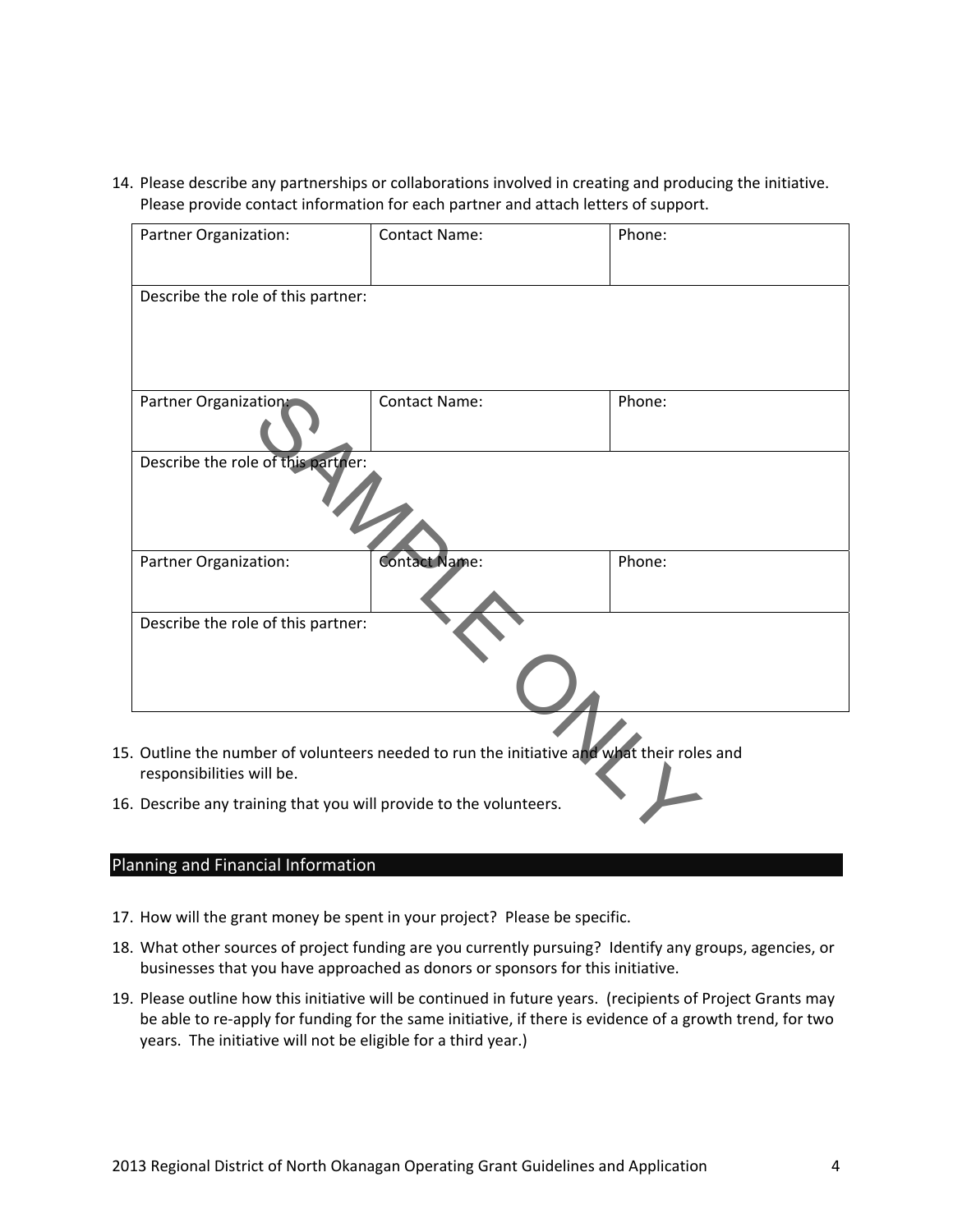- 20. If the amount requested as part of this application is not fully granted, how will you proceed differently with this project (e.g. seek more sources of alternate funding, cancel certain aspects of the program, run the initiative from a different venue, etc)?
- 21. If you have a deficit, what is your plan to address it?
- 22. Please identify any other challenges or issues facing the proposed initiative. Please describe how these risks will be mitigated and any contingency planning that your organization has done.
- 23. Complete the financial information form on the next page, or provide a more detailed Project income statement in your own format. Project financial statements must be separate from your organization's operating financial statements.

Funds dispersed through a Regional District of North Okanagan Arts, Culture and Youth Project Grant must be spent by December 2013. If the funds are not spent, they must be returned. If you hare facing challenges carrying out your project, please contact the Community Development Coordinator.

| must be spent by December 2013. If the funds are not spent, they must be returned. If you hare facing |                                   |                      |                          |  |  |
|-------------------------------------------------------------------------------------------------------|-----------------------------------|----------------------|--------------------------|--|--|
| challenges carrying out your project, please contact the Community Development Coordinator.           |                                   |                      |                          |  |  |
|                                                                                                       |                                   |                      |                          |  |  |
| Revenues and                                                                                          | Details                           | <b>Cash Revenues</b> | Volunteer                |  |  |
| Contributions                                                                                         |                                   |                      | Contribution             |  |  |
| Other grants                                                                                          |                                   |                      |                          |  |  |
| <b>Ticket Sales</b>                                                                                   |                                   |                      |                          |  |  |
| <b>Cash Donations</b>                                                                                 |                                   |                      |                          |  |  |
| Cash Sponsorships                                                                                     |                                   |                      |                          |  |  |
| Volunteer Hours (\$10/hr)                                                                             |                                   |                      |                          |  |  |
|                                                                                                       | Total cash rev from other sources |                      |                          |  |  |
|                                                                                                       | Total value of volunteer hours    |                      |                          |  |  |
|                                                                                                       |                                   |                      |                          |  |  |
| Ineligible Expenses                                                                                   | <b>Details</b>                    | Cash Costs           | <b>In-Kind Donations</b> |  |  |
|                                                                                                       |                                   |                      | (est. value)             |  |  |
| Decorations                                                                                           |                                   |                      |                          |  |  |
| Food and Beverage/Catering                                                                            |                                   |                      |                          |  |  |
| Marketing                                                                                             |                                   |                      |                          |  |  |
| Other (please specify)                                                                                |                                   |                      |                          |  |  |
|                                                                                                       |                                   |                      |                          |  |  |

| Ineligible Expenses        | <b>Details</b> | Cash Costs | <b>In-Kind Donations</b><br>(est. value) |  |
|----------------------------|----------------|------------|------------------------------------------|--|
| <b>Decorations</b>         |                |            |                                          |  |
| Food and Beverage/Catering |                |            |                                          |  |
| Marketing                  |                |            |                                          |  |
| Other (please specify)     |                |            |                                          |  |

| Eligible Expenses                                    | <b>Details</b> | Cash Costs | <b>In-Kind Donations</b><br>(est. value) |
|------------------------------------------------------|----------------|------------|------------------------------------------|
| <b>Artist and Performer Fees</b>                     |                |            |                                          |
| Other external contracted                            |                |            |                                          |
| fees                                                 |                |            |                                          |
| Design, Proeduction,<br>fabrication and Installation |                |            |                                          |
| costs                                                |                |            |                                          |
| Volunteer recruitment,                               |                |            |                                          |
| training and support                                 |                |            |                                          |
| Permits, Insurance, security                         |                |            |                                          |
| Other (research/feasibility                          |                |            |                                          |
| studies if applicable)                               |                |            |                                          |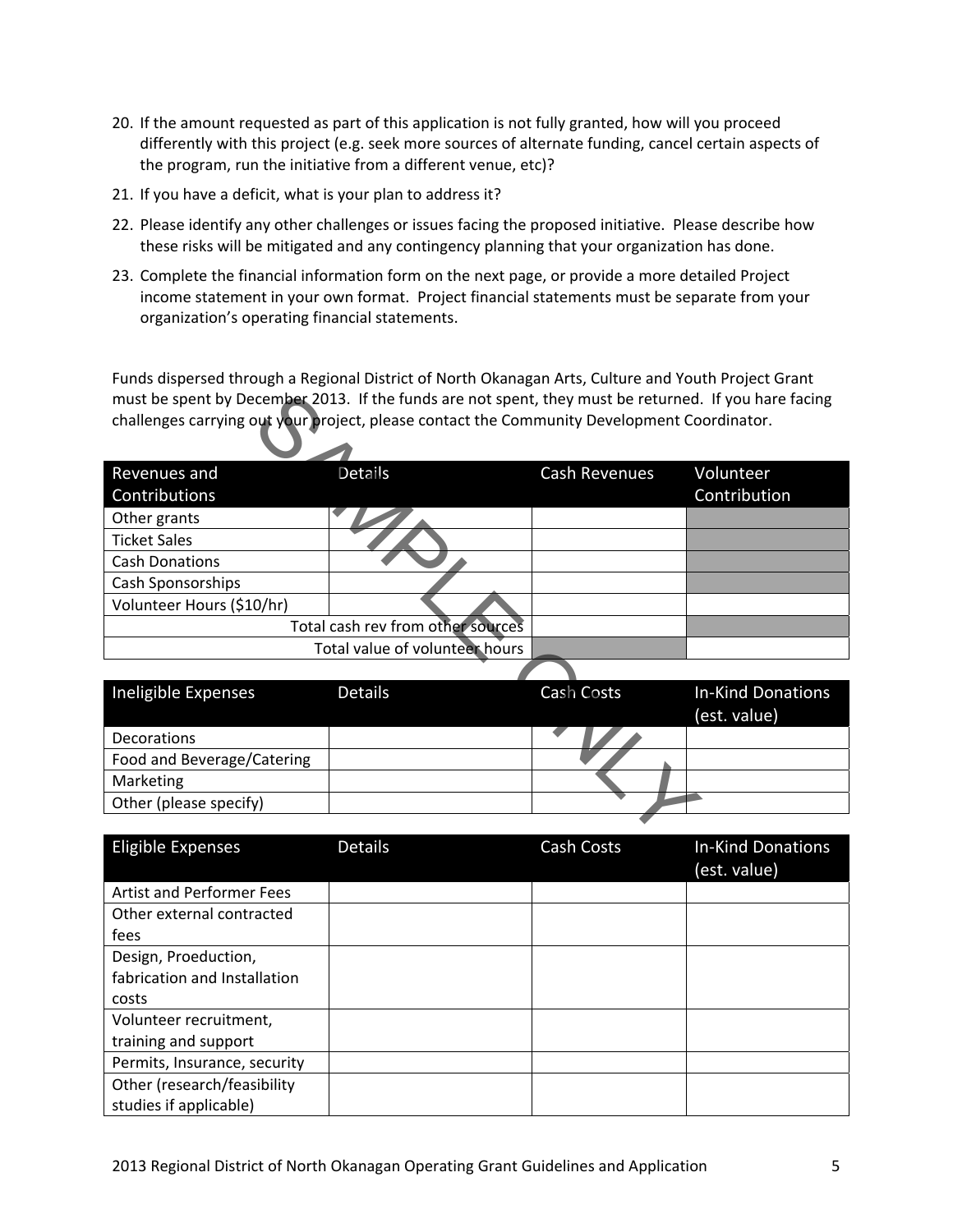| Total Cash Costs         |  |
|--------------------------|--|
| Total in-kind donations: |  |
|                          |  |

| Total Grant Request (max 50% of $\frac{1}{5}$<br>total cash costs) |                                        |  |
|--------------------------------------------------------------------|----------------------------------------|--|
| To double check your eligibility for                               | Total cash revenues from other sources |  |
| this grant, complete the following:                                | Less total cash costs $=$              |  |
|                                                                    | Demonstrated financial need            |  |
| This amount must be at least 50% of                                | Total cash revenues from other sources |  |
| the total project cost                                             | + total value of volunteer hours       |  |
|                                                                    | + total in-kind donations =            |  |
|                                                                    | Demonstrated community support         |  |

## Evaluation and reporting

24. How will you evaluate this initiative? How will you determine whether it has been successful? What measureable outcomes will you use in your evaluation? If you received a grant in 2012, how will you compare the initiative from year to year? (Qualitative measures may include: an audience survey, suggestion box, social media feedback, etc. Quantitative measures may include; ticket sales, revenues, donations, sponsorships, # of returning performers or ticket buyers, etc)

Grant recipients will be required to complete a follow‐up report in a prescribed format for the RDNO. Receipt of these reports in a precondition for consideration of an organization's future grant applications, in any category. Your final report will be used in analysis of future grant applications.

ONLY